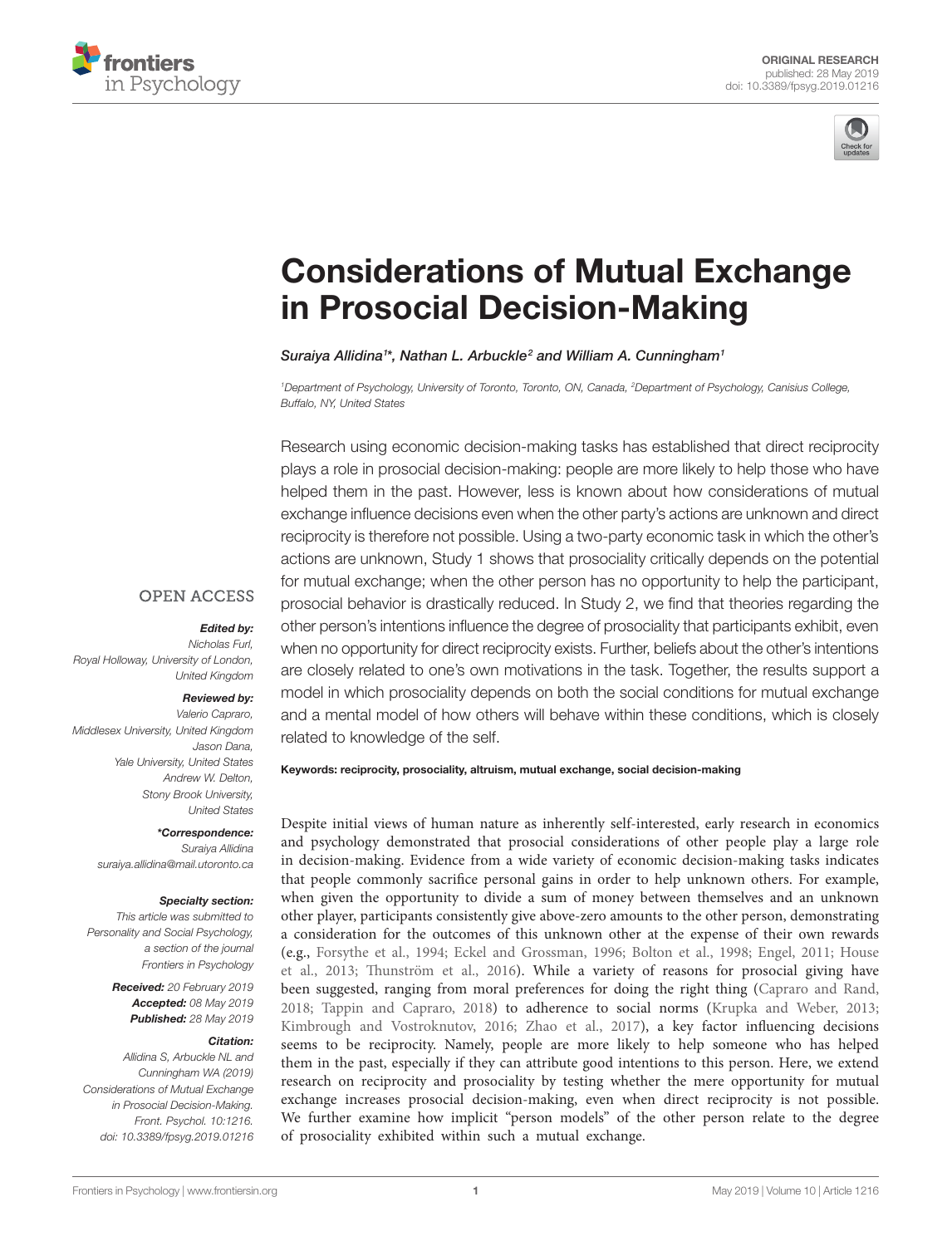# BACKGROUND

Over the past few decades, researchers have debated the causes and mechanisms of prosocial behavior within economic decision-making tasks. Some have proposed that aversion to inequity [\(Fehr and Schimidt, 1999;](#page-8-9) [Bolton and Ockenfels,](#page-7-2)  [2000\)](#page-7-2) or, more recently, moral preferences for doing the right thing ([Capraro and Rand, 2018](#page-7-1); [Tappin and Capraro, 2018](#page-8-5)) drive this prosociality. However, a large body of work suggests that these preferences depend partially on the task context, and decisions in these tasks cannot be explained solely by explanations revolving around morality. Rather, research within the past decade has highlighted the importance of social norms in driving prosocial behavior using tasks such as the Dictator Game, in which one participant (the "dictator") is endowed with a portion of money and must choose how much of that sum to give to another participant (the "recipient"). Contrary to the idea that stable individual differences drive prosociality in these tasks, willingness to give to others is affected by the social appropriateness of the decision ([Krupka](#page-8-6)  [and Weber, 2013\)](#page-8-6) and by the general tendency of the giver to follow norms ([Kimbrough and Vostroknutov, 2016;](#page-8-7) [Zhao](#page-8-8)  [et al., 2017\)](#page-8-8). Subtle changes to the design of these economic games, such as manipulating what is considered "fair" [\(List](#page-8-10)  [and Cherry, 2008](#page-8-10)), drastically reduce the amount of money that people choose to give to the recipient, presumably by changing the normative response. For example, expanding the range of options by allowing participants to take money away as well as to give decreases the amount given nearly to zero [\(List, 2007](#page-8-11); [Bardsley, 2008\)](#page-7-3), although this does not occur when the same set of options is simply framed as "taking" money from someone rather than "giving" it to them ([Dreber et al., 2013;](#page-7-4) [Goerg et al., 2017](#page-8-12); [Capraro and Vanzo,](#page-7-5)  [in press](#page-7-5)). Furthermore, when the participant's accountability to social norms is decreased, either through increased anonymity ([Franzen and Pointner, 2012](#page-8-13)) or increased uncertainty about the relationship between decisions and outcomes [\(Dana et al.,](#page-7-6)  [2007\)](#page-7-6), the average amount given shows a large decrease. The amount given by both children and adults also varies across different cultures, each with their respective norms regarding prosociality [\(House et al., 2013;](#page-8-3) [House, 2016\)](#page-8-14). Together, these results point to adherence to social norms as a main motive for prosociality in economic tasks.

One powerful norm within interpersonal exchanges is reciprocity, the idea that people will repay prosociality from another by acting prosocially in return ([Trivers, 1971](#page-8-15); [Falk](#page-8-16)  [and Fischbacher, 2006;](#page-8-16) [Moreno-Okuno and Mosiño, 2017\)](#page-8-17). A large body of research using economic games has provided evidence for direct reciprocity, with people choosing to give more to a recipient when the recipient has previously helped them (e.g., [Ben-Ner et al., 2004;](#page-7-7) [Leiberg et al., 2011](#page-8-18); [Krockow](#page-8-19)  [et al., 2016\)](#page-8-19). For example, when the recipient and dictator in an initial Dictator Game switch roles and play a second time, the amount of money given in the second game is strongly correlated with the amount received in the first game. This correlation is greatly reduced when the former recipient instead plays with an entirely new player in the second game [\(Ben-Ner et al., 2004\)](#page-7-7). The literature on "conditional cooperation" provides further support for the role of reciprocity, indicating that people are more willing to contribute more to a public good if they know that others are also contributing more ([Fischbacher et al., 2001](#page-8-20); [Frey](#page-8-21)  [and Meier, 2004;](#page-8-21) [Keser and van Winden, 2006\)](#page-8-22). Finally, reciprocity has also been conceptualized as an internalized social norm ([Perugini et al., 2003\)](#page-8-23), with individual differences in the tendency to reciprocate predicting behavior within common economic games ([Li et al., 2017](#page-8-24)). Importantly, considerations of reciprocity in many of these examples are not strategic, as no additional money can later be gained from partners through promises of reciprocity.

Reciprocal giving in economic exchanges critically depends on attributing positive intentions to the other person ([Falk](#page-8-25)  [et al., 2008\)](#page-8-25): not only must the actions of a partner be prosocial, one must also be able to infer good intentions behind these actions in order for reciprocity to occur. When the other party's actions are observable and decoupled from outcomes, reciprocity is based largely off of intentions ([Charness and Levine, 2007;](#page-7-8) [Rand et al., 2015\)](#page-8-26), though outcomes sometimes affect decisions as well ([Cushman et al., 2009;](#page-7-9) [Schächtele et al., 2011\)](#page-8-27). Indeed, people choose to reciprocate more when good intentions can be attributed to the giver ([Falk and Fischbacher, 2006\)](#page-8-16), either through the knowledge that the giver chose to help rather than helping involuntarily ([Greenberg and Frisch, 1972;](#page-8-28) [McCabe](#page-8-29)  [et al., 2003](#page-8-29)) or through ruling out strategic motivations for the giver's behavior ([Stanca et al., 2009](#page-8-30)). Even young children infer the motivations of others when deciding whether to help them, refusing to help those who have harmful intentions toward others ([Vaish et al., 2016\)](#page-8-31).

# CURRENT RESEARCH

Considerations of reciprocity clearly influence prosocial decisionmaking in response to another's actions; however, it is unclear whether considerations of mutual exchange can affect such behavior even when no knowledge of the other person's actions is available. Rather than choosing whether to reciprocate another's helpful or hurtful actions, we are often faced with the opportunity to act prosocially toward someone whom we have no prior experience with. Will we be more likely to help this person if we know that their choices are simultaneously affecting our own outcomes? In such situations, uncertainty about the recipient's potential actions toward us may affect how we choose to treat them [\(Shafir and Tversky, 1992\)](#page-8-32). Here, we build on the vast literature on reciprocity to test whether the mere opportunity for mutual exchange drives prosociality even when direct reciprocity is not possible. Further, we test whether one's beliefs about a partner's intentions influence the degree of prosociality exhibited in a mutual monetary exchange. As each player makes decisions without knowing about the partner's choices, direct reciprocity in response to the partner's actions is not possible. Despite this, if people desire mutual exchange with a partner even independently of any potential increases in monetary reward, at least two factors will contribute to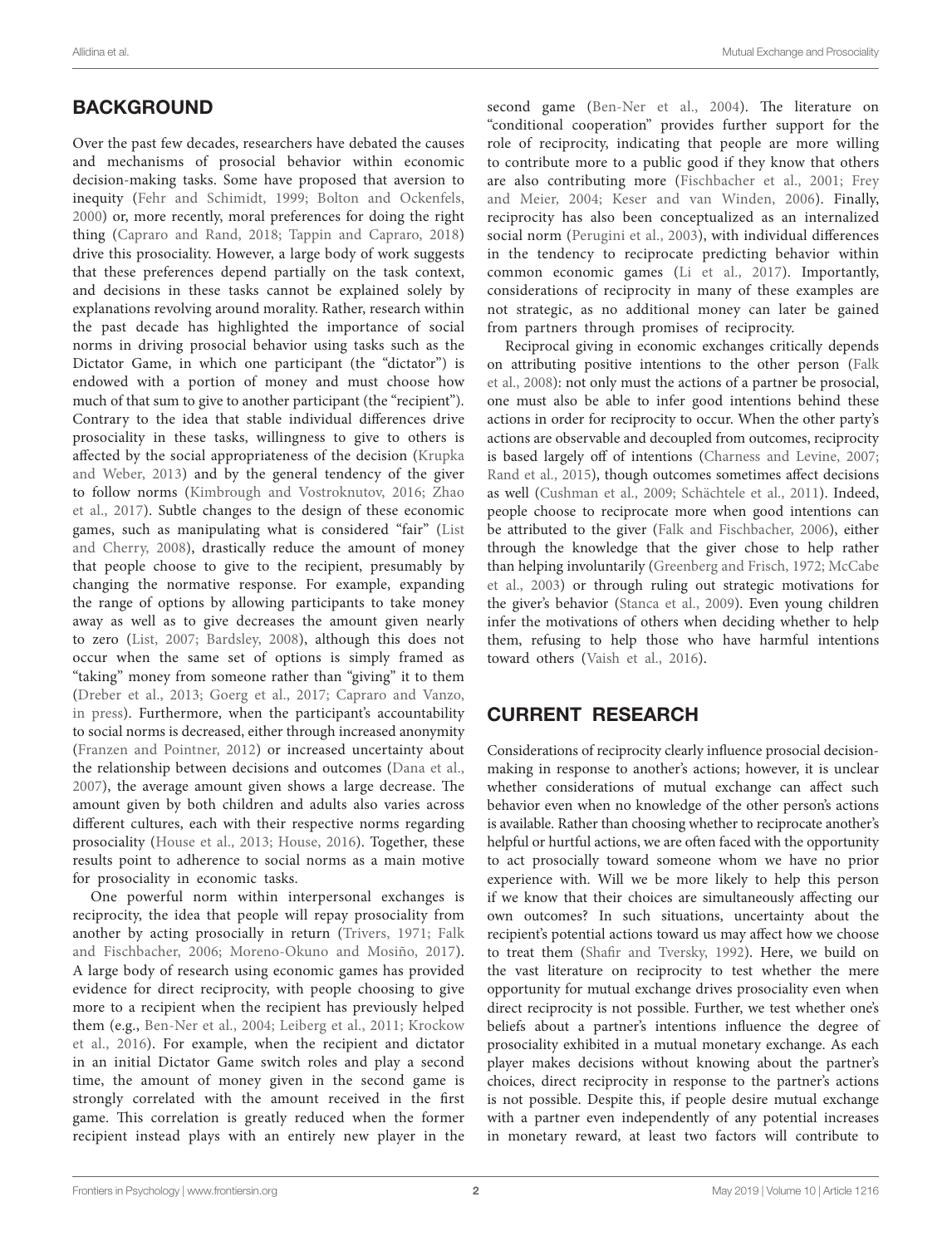prosociality here: an environmental structure that allows for mutual exchange between people (Study 1), and the belief that the other party in the exchange has good intentions toward you (Study 2).

In situations where one has no knowledge of the other player, inferring the other's intentions requires the application of prior beliefs, or "person models" [\(Park et al., 1994;](#page-8-33) [Mohr](#page-8-34)  [and Kenny, 2006\)](#page-8-34), of what others are like in general. Different people bring different prior beliefs to the game: one participant may believe that people generally help others when they have the opportunity to do so, while another may believe that most people are selfish and consider only themselves. Research on social projection theory suggests that these person models are at least partially acquired through projection of one's own intentions and motivations: people believe others are similar to them ([Krueger, 2007](#page-8-35); [Acevedo and Krueger, 2011;](#page-7-10) [Krueger](#page-8-36)  [et al., 2012\)](#page-8-36). Thus, prior beliefs about others' motivations and actions may mirror how an individual makes her own decisions.

In order to examine the role of mutual exchange and inferred intentions in acts of prosociality, we conducted two studies using the dual gamble task ([Arbuckle and Cunningham, 2012](#page-7-11)). In this task, participants are presented with a series of paired gambles, one for the self and one for an unknown other participant. On each trial, each player must choose whether to take or pass the pair of gambles that is presented; they must take or pass both gambles together. Outcomes are revealed for gambles that are taken, and these outcomes are added or subtracted to the participant's total score.

The dual gamble task allows for cooperation to be mutually beneficial – if both players are prosocial and choose to help the other even at a loss to themselves, each player can do much better than if both players were fully selfish. Critically, however, even players who are not willing to take on significant losses for themselves can still act prosocially in this task. In particular, they can choose to consider the other's gambles only when the expected value of their own gambles is close to 0. Thus, whereas in traditional economic games selfishness and concern for others are perfectly negatively correlated (e.g., giving to another in the Dictator Game means losing money for yourself), the dual gamble task provides a way for each person to simultaneously affect the other's outcomes without the necessity for self-sacrifice (see **[Supplementary Table 1](#page-7-12)** for details).

The first study was designed to examine whether prosociality relies on a task structure that allows for mutual exchange,

<span id="page-2-0"></span>

|   | <b>TABLE 1</b>   Estimates and p's, Study 1. |  |
|---|----------------------------------------------|--|
| _ |                                              |  |

| Term                     | <b>Beta</b> | р          |
|--------------------------|-------------|------------|
| SelfFV                   | 0.591       | $0.001***$ |
| OtherEV                  | 0.088       | $0.004**$  |
| Condition                | $-0.137$    | 0.325      |
| SelfFV:OtherFV           | 0.016       | $0.012*$   |
| SelfFV:Condition         | 0.064       | 0.362      |
| OtherEV:Condition        | $-0.115$    | $0.007**$  |
| SelfEV:OtherEV:Condition | $-0.017$    | $0.040*$   |

*Results from the model predicting choice (take or pass) from SelfEV, OtherEV, Condition, and the interaction of all variables (Study 1). \*<0.05; \*\*<0.01; \*\*\*<0.001.*

even when direct reciprocity is not possible. To do this, we manipulated whether the other player's decisions affected the participant's outcomes in the task. In Study 2, we examined the relationship between prosociality toward another and beliefs about that other's actions and intentions, again when there is no opportunity for direct reciprocity. Together, these two studies test the proposal that prosociality toward an unknown other whose actions are unobservable depends on both environmental conditions that allow for exchange and beliefs that the other has good intentions toward you.

Although classic economic games like the Dictator Game have demonstrated that people do give above-zero amounts to another person even when the other has no opportunity to reciprocate, subsequent research has suggested that this type of prosocial giving is driven largely by perceived norms surrounding the amount that should be given (Krupka and [Weber, 2013](#page-8-6); [Kimbrough and Vostroknutov, 2016](#page-8-7)). Indeed, when steps are taken to reduce such norms, the amounts given are reduced almost to zero [\(Dana et al., 2007;](#page-7-6) [List, 2007;](#page-8-11) [Bardsley,](#page-7-3)  [2008;](#page-7-3) [List and Cherry, 2008;](#page-8-10) [Franzen and Pointner, 2012\)](#page-8-13). Since the dual gamble task involves trial-by-trial probabilistic outcomes rather than a one-shot deterministic outcome, the participant's weighting of self and other outcomes is much less evident than in the Dictator Game, potentially reducing the influence of perceived norms. Furthermore, doing well for the self in the dual gamble task requires more effort than in the Dictator Game, as on each trial participants must integrate information about the probability of the gamble winning and the amounts that will be won or lost when the gamble is played. This increased effort may reduce the attention placed on perceived norms. Thus, prosociality in the no-reciprocity condition may be reduced compared to past research using the Dictator Game.

# STUDY 1

To test whether mutual exchange is necessary for prosociality in this task, we manipulated whether the participant's final outcomes were affected by the other player's decisions. To do so, we created two conditions in which only the instructions of the task differed. In the first condition (the Mutual Exchange condition), participants were told that they would be making decisions for themselves and for an unknown other, and that the other player's decisions would similarly affect them. In the second condition (the One-Way condition), participants were told that their decisions would affect themselves and the other player, but the other player's decisions would have no effect on them. In this condition, no intentions (positive or negative) can be attributed to the partner, as their decisions do not affect the participant's outcomes at all.

If participants' decisions are driven by a desire for fair, mutual exchange, they should only care about helping the other person in the Mutual Exchange condition. If, on the other hand, decisions are driven more by stable other-regarding preferences, participants should care about helping the other player in both conditions, regardless of whether mutual exchange is possible. Importantly, prosociality in this task does not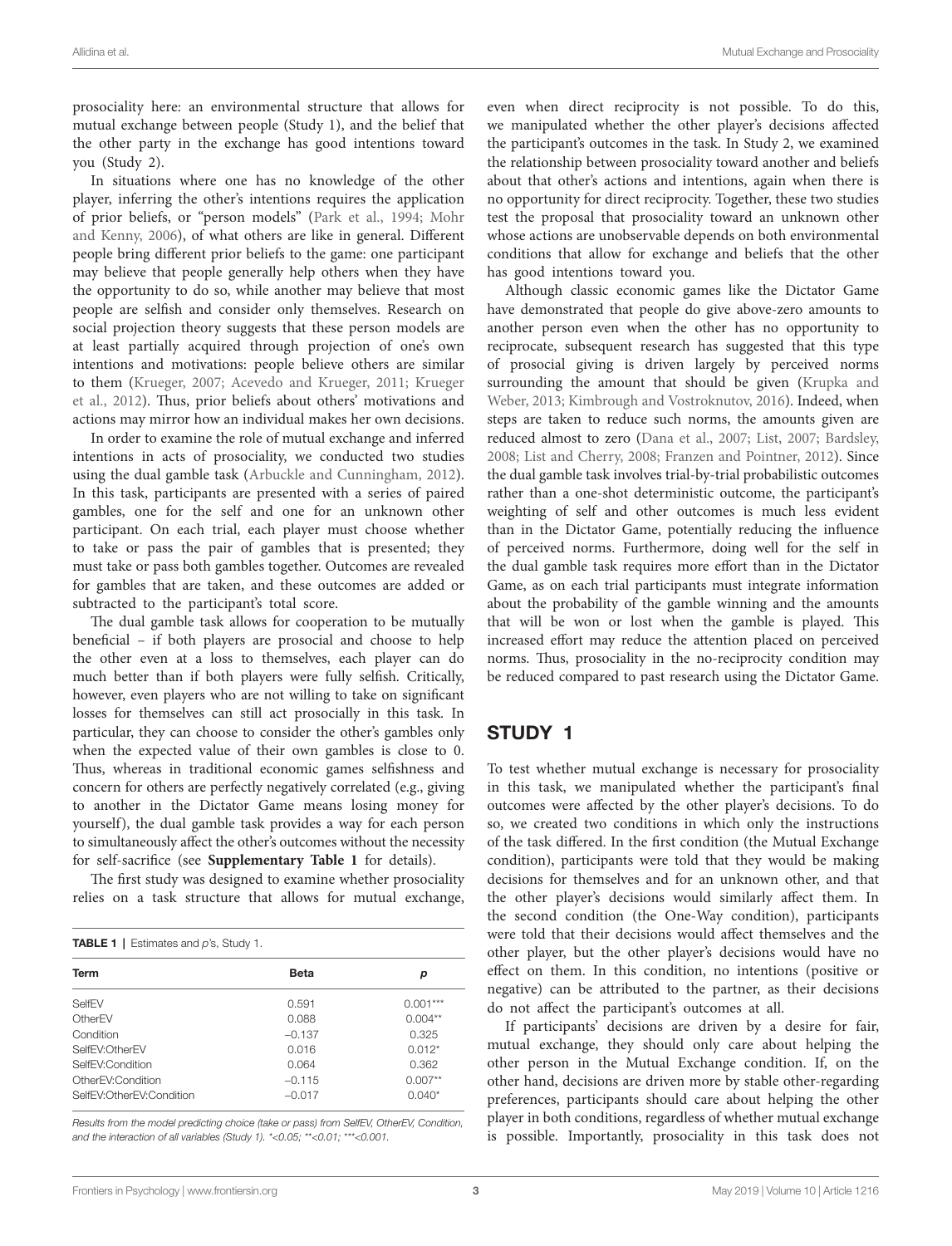necessarily require self-sacrifice, as participants can choose to consider information about the other only when the expected value for the self-gamble is around 0. Further, any prosociality that is present in either condition is not strategic: even in the Mutual Exchange condition, choosing to help the other has no effect on how the other chooses to play for you, as they have no knowledge of your decisions until after the task is complete.

# **Methods**

#### **Participants**

A total of 100 participants (64 women) were recruited from the University of Toronto Rotman School of Management and participated in exchange for research course credit. For each study, no data were analyzed until after all data collection was completed. Participants received a bonus of between \$0 and \$10 based on the final task outcomes. This research was approved by the University of Toronto Research Ethics Board (protocol #30952). For both studies, written informed consent was obtained from all participants before the study began.

#### Procedure

Participants first read a series of instruction pages explaining the nature of the task. All participants were told that they would be making decisions about whether to take or pass gambles. They were informed that each gamble had a probability of winning and a value associated with it (e.g., 60% chance of winning 7 and 40% chance of losing 1), which would vary from trial to trial. They were to make decisions on whether to take or pass the gambles based on these probabilities and values. Participants were told that they would be presented with two gambles at a time, one for the self and one for an unknown other participant who they were paired with. On each trial, they would have to decide whether to take or pass the gambles; they could not choose between gambles but had to either take or pass both gambles together. Gambles that they chose to take would be played and the outcome added to their total points, while gambles that they chose to pass would not.

Participants were randomly assigned to one of two conditions, in which only the instructions of the task differed. In the Mutual Exchange condition  $(N = 49)$ , participants were told that each player's final payment would depend on both their own decisions and the other player's decisions. Specifically, participants' final payments would depend on the total number of points that they got for themselves and the total number of points that the other player got for them. Similarly, the partners' final payments would depend on the number of points that participants got for them and the number of points that they got for themselves. In the One-Way condition  $(N = 51)$ , participants were told that their own payment would depend only on the points that they got for themselves; the other player's decisions would have no impact on them. However, the decisions that the participant made for the other would still affect the total payment received by the partner, as in the first condition.

All participants were then presented with pairs of gambles and made decisions to take or pass these gambles. Each participant completed a total of 80 trials. The probability and value of each gamble varied from trial to trial, with possible probabilities of 20, 40, 60, and 80%, possible gains of +1, +4, +7, and +10, and possible losses of −10, −7, −4, and −1. Probabilities and values were selected randomly and independently on each trial. No deception was used in the study; participants in the Mutual Exchange condition actually received money proportional to the points that they got for themselves and the points the other got for them, while those in the One-Way condition received money based only on their own decisions in the task. All manipulations, analyzed measures, and exclusions in both studies are disclosed here.

# **Results**

#### Gameplay Behavior

To examine how participants use information about the self and the other when making decisions, we computed "expected value" (EV) variables for the Self and Other gambles as follows:  $EV = (probability of winning) \times (amount of possible points)$ won) – (probability of losing)  $\times$  (amount of possible points lost). We then modeled decisions (take or pass) with multilevel logistic regression (using glmer from the "lme4" package in R) as a function of the expected value for the Self gamble (SelfEV), the expected value for the Other gamble (OtherEV), and the interaction between these variables (SelfEV  $\times$  OtherEV), with trials nested within participants. Replicating previous work [\(Arbuckle and Cunningham, 2012](#page-7-11)), we found positive effects of SelfEV ( $β = 0.463$ ,  $p < 0.001$ ) and OtherEV ( $β = 0.034$ ,  $p < 0.001$ ) on the decision to take a gamble, indicating that on average, people make good decisions for themselves and others. The effect of SelfEV was larger than that of OtherEV,  $\chi^2(1) = 974.48$ ,  $p < 0.001$ , indicating that one's own outcomes are given higher importance than others' outcomes. The significant interaction between SelfEV and OtherEV on the decision to take a gamble ( $\beta$  = 0.008,  $p$  = 0.012) suggests that participants take OtherEV into account slightly more when SelfEV is not negative.

#### Modeling the Influence of the Potential for Mutual Exchange

The main purpose of this study was to examine the motivations underlying prosocial behavior by manipulating whether the participant's outcomes are dependent on the other player. The critical question was whether the use of self and other information would change when there is no opportunity for mutual exchange (i.e., when the other player's decisions do not affect the participant's outcomes). To test this, we created a model predicting decision from SelfEV, OtherEV, Condition (Mutual Exchange or One Way), and the interaction of all variables.

Two different patterns of results are possible, leading to potentially different conclusions about the motivations underlying reciprocity. If people help others in this task simply due to a desire to benefit the other person, prosociality should be present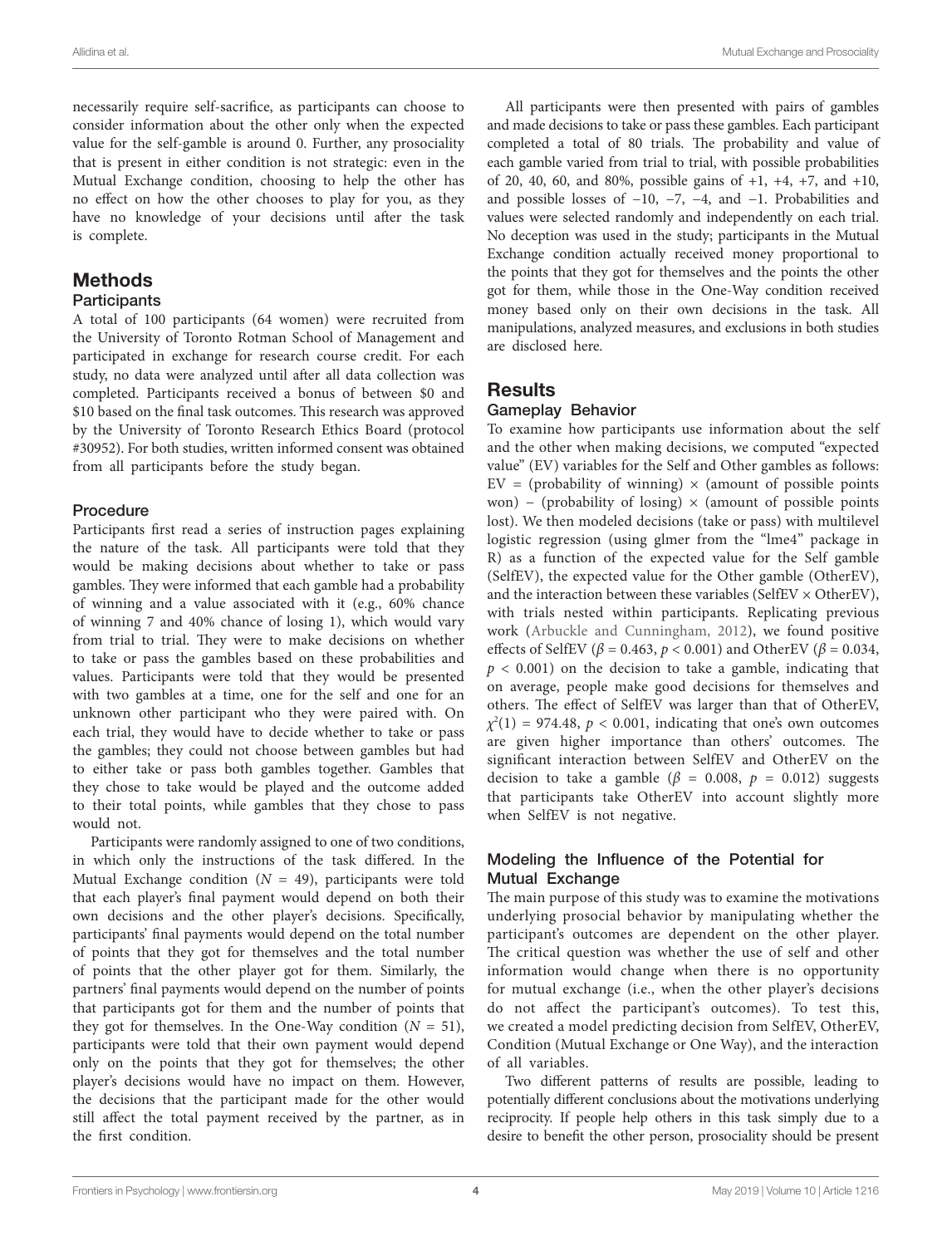in both the Mutual Exchange condition and the One-Way condition. If, on the other hand, people assume that others are prosocial and therefore help others out of a desire for fairness and mutual exchange, prosociality should only be present in the Mutual Exchange condition, in which each person's decisions affect the other. In line with the latter possibility, the results indicate that participants made worse decisions for the other in the One-Way condition compared to the Mutual Exchange condition (see **[Table 1](#page-2-0)** for estimates and *p*'s). When the other player's decisions did not affect their outcomes, participants no longer made prosocial decisions, even when they could do so at no cost to themselves (see **[Figure 1](#page-4-0)**). This suggests that the mutual exchange present when each player's outcomes depend on the other is necessary for prosociality to emerge in this task. A three-way interaction between SelfEV, OtherEV, and Condition was also significant, suggesting that the differences in the use of OtherEV between conditions are the greatest when SelfEV is around 0 (see **[Supplementary Figures 1](#page-7-12), [2](#page-7-12)**).

#### Summary

Study 1 revealed that participants made prosocial decisions in the dual gamble task only when they believe that each player's decisions are affecting the other's outcomes, creating mutual dependence. When this exchange is not present, people no longer take the other's outcomes into consideration when making decisions, even when they can do so without harming their own outcomes. These results suggest that prosociality in this task is driven by a desire for fair and mutual exchange rather than simply by altruistic motivations to help the other person.

Participants in the Mutual Exchange condition may help others because they believe that others will help them in return, such that both players will be better off than if each had acted selfishly. Those in the One-Way condition know that the other cannot help them, and that to maximize self-benefit they therefore must focus on helping themselves. Critically, however, even when these participants can help the other person without hurting their own outcomes (i.e., by considering the OtherEV only when the SelfEV is around 0), those in the

<span id="page-4-0"></span>

One-Way condition still do not act prosocially. Thus, it seems that in situations where mutual exchange is impossible, people do not help others even when there is no cost to doing so.

# STUDY 2

In Study 1, we demonstrated that prosocial behavior is contingent on the potential for mutual exchange; people only act prosocially if the target of their prosociality is simultaneously affecting the participants' outcomes. The necessity of mutual exchange for prosociality suggests that participants believed that the other player would help them when given the chance, and they therefore helped in return. However, while participants on average may have believed the other was prosocial, the degree to which individuals help others may depend on individual differences in beliefs about what the other person is likely to do. Someone who believes that the other player will help them is likely to help in return, as seen in Study 1, whereas someone who believes that the other will act selfishly may no longer be prosocial. Thus, in Study 2 we examine how beliefs about the other player's likely motivations and actions relate to participants' behavior.

To test whether prosociality in this task depends on an individual's implicit "person model" of what the other is likely to do, we assessed participants' beliefs about the other player's motivations and behaviors. Participants completed the standard dual gamble task, which was identical to the Mutual Exchange condition of Study 1. They then rated their agreement with a series of statements about their own gameplay (how well they think they did for themselves and for the other), their motivations during the task (how much they care about doing well for the other and about outperforming the other), and their estimations of the other's gameplay and motivations (how well the other person did for them and how much the other person cares about doing well for them).

#### **Methods**

#### **Participants**

A total of 122 US-based participants were recruited from Amazon Mechanical Turk (AMT) for payment. Using AMT ensures increased anonymity, as there is no social interaction either between participants or between experimenters and participants. Two participants were excluded from analysis for lack of variation in responses (one participant passed on 100% of trials, one participant took on 97% of trials), leaving 120 total participants for analysis (66 women). Participants were given 50 cents base pay upon 48 h of completing the study, and within 2 weeks were given bonus pay between \$0.50 and \$5.00, based on the decisions they made for themselves and the decisions that the other person made for them.

#### Procedure

Participants completed the standard dual gamble task, which was identical to the Mutual Exchange condition in Study 1 except that each participant completed 100 trials. After completing all

when making decisions.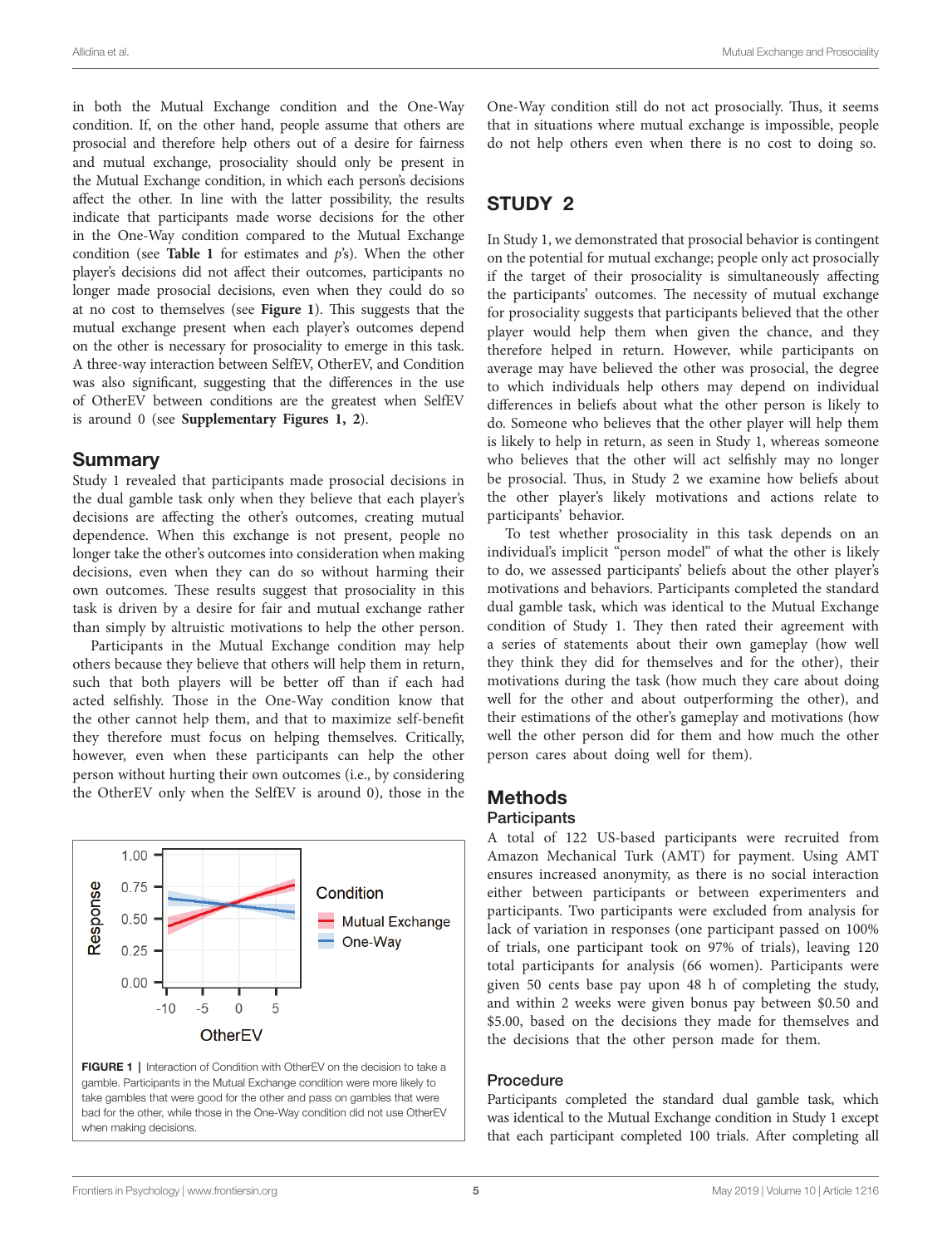<span id="page-5-0"></span>

the trials, participants were asked 11 questions about their own gameplay (e.g., how well they think they did for themselves and for the other player), their motivations during the task (e.g., how much they care about how well they did for the other person and how much they want to outperform the other person), and their estimations of the other's gameplay and motivations (e.g., how well the other person did for them and how much the other person cares about them).

# **Results**

#### Motivations for Gameplay Behavior

Although participants on average reported prosocial intentions and expectations for gameplay, there was substantial variability in these reports (means and standard deviations are presented in **[Supplementary Table 2](#page-7-12)**). Examining the correlations among these variables provides support for the idea that expectations for the other person's intents and gameplay are related to one's own gameplay. Participants who reported that they cared about the other player indicated that the other player cared about them,  $r(118) = 0.73$ ,  $p < 0.001$ . In addition, those who believed that the other player did well for them reported that they did well for the other,  $r(118) = 0.44$ ,  $p < 0.001$ . Similarly, the number of points that participants estimated they got for the other correlated with the points they estimated the other got for them,  $r(118) = 0.87$ ,  $p < 0.001$ .

To create composite scores for further analysis, we conducted a factor analysis of the items that asked about expected outcomes for the self and other and motivations for these behaviors. This analysis indicated that two factors could account for 48.8% of the variance. Factor loadings were subjected to a promax rotation to allow for correlation between the factors (see **[Supplementary Table 3](#page-7-12)** for factor loadings). Examining the structure of these factors indicated that participants conceptualized the actual outcomes and performance separately from the motivations for attending to self and other information. As was suggested by the correlations noted above, caring for the other was highly linked to how much one thought that the other cared for them. These results suggested that we could create two composite scores by aggregating three items assessing participants' prosocial motivations toward the other player and estimations of the other's motivations toward them, and then aggregating three items assessing how well participants did for themselves and for the other and how well they believed the other did for them (results of the following models do not substantially change if we exclude the item assessing how well participants did for themselves, which had a factor loading of only 0.318, from the latter variable). We labeled these two variables Motivations and Outcomes, respectively. The final item, assessing how important it is for the participant to get more points than the other player, loaded on both factors and therefore was not included in either variable.

#### Gameplay Behavior

To examine how participants use information about the self and the other when making decisions, we modeled decisions as a function of SelfEV, OtherEV, and the interaction between these variables, with trials nested within participants. Replicating Study 1, this analysis revealed positive effects of SelfEV  $(\beta = 0.479, p < 0.001)$  and OtherEV ( $\beta = 0.092, p < 0.001$ ) on the decision to take a gamble, indicating that participants take the expected value for both self and other into account. As in Study 1, the effect of SelfEV on decisions was larger than that of OtherEV, indicating that concern for one's own outcomes outweighs concern for others' outcomes. The interaction between SelfEV and OtherEV was not significant  $(\beta = 0.003, p = 0.235).$ 

A critical question for this study was how beliefs about the other player and their motivations would influence how self and other information was used during gameplay. To examine these questions, we ran a series of models to test whether each individual difference variable moderates the basic effects of SelfEV and OtherEV. Results from the individual models are reported here, but these results are similar when all three individual differences are run in the same model.

#### *Modeling Motivations*

If inferring the other player's intentions drives prosociality in this task, we would expect scores on the Motivations variable to interact with the use of OtherEV when making decisions. To test this, we created a model predicting decision from SelfEV, OtherEV, Motivations, and the interaction of all variables. Consistent with this hypothesis, the results indicated that Motivations interacted with OtherEV ( $\beta$  = 0.070,  $p$  < 0.001), such that those who reported higher estimations of their own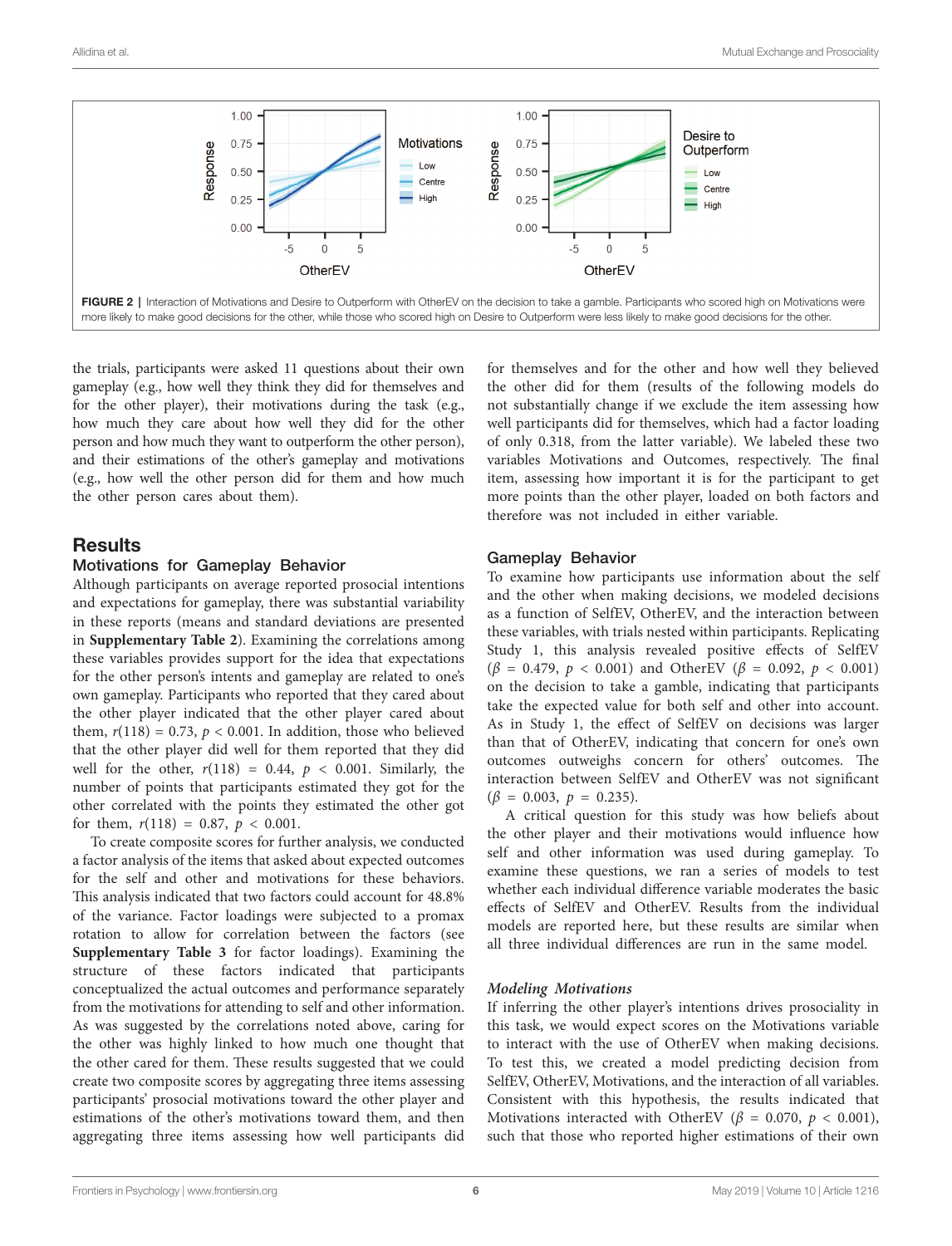and the other's prosocial motivations were more likely to use the other information when making decisions (see **[Figure 2](#page-5-0)**). No interaction was found between Motivations and SelfEV  $(\beta = -0.042, p = 0.194)$ , indicating that other-related motivations did not affect participants' use of self-relevant information when making decisions.

#### *Modeling Expected Outcomes*

To examine how estimations of each player's outcomes moderate the use of self and other information, we created a model predicting decision from SelfEV, OtherEV, Outcomes, and the interaction of all variables. This analysis indicated that Outcomes did not interact with SelfEV ( $\beta$  = 0.003,  $p$  = 0.928) and only marginally interacted with OtherEV ( $\beta$  = 0.033,  $p$  = 0.084), such that those who reported higher outcomes for self and other and higher estimations of the other's outcomes for them were slightly more likely to take the Other information into account when making decisions.

#### *Modeling the Desire to Outperform*

We then examined how the desire to outperform the other player moderated the use of self and other information in this task. We created a model predicting decision from SelfEV, OtherEV, desire to outperform, and the interaction of all variables. The results reveal that those who wish to outperform the other were less likely to use the OtherEV when making decisions,  $(\beta = -0.050, p = 0.008;$  see **[Figure 2](#page-5-0)**). Desire to outperform did not interact with SelfEV,  $(\beta = -0.040, p = 0.212)$ . A three-way interaction was found between SelfEV, OtherEV, and the desire to outperform ( $\beta$  = -0.007,  $p$  = 0.040; see **[Supplementary Figure 3](#page-7-12)**).

To examine the simple slopes of this three-way interaction, we re-centered SelfEV and OtherEV at three different levels (1.5 SD below the mean, at the mean, and 1.5 SD above the mean) and ran a series of models predicting choice from each level of SelfEV and OtherEV, with desire to outperform as a moderator ([Aiken and West, 1991](#page-7-13)). The desire to outperform the other player predicted taking gambles that were both bad for the other player and bad or neutral for the self (see **[Supplementary Table 4](#page-7-12)** for estimates). This suggests that those who strongly desired to outperform the other player were willing to hurt themselves in order to hurt the other.

#### *Modeling Estimated Total Points*

To further examine the factors shaping how participants make decisions in this task, we examined how their estimations of the total points gained by each person related to their use of self- and other-related information during the task. We created a model predicting decision from SelfEV, OtherEV, estimated points gained for the self, estimated points gained for the other, and estimated points the other gained for you (estimates are reported in **[Supplementary Table 5](#page-7-12)**). Participants' estimates of how many points they got for themselves predicted better decisions for the self (interaction between estimated points for the self and SelfEV:  $\beta$  = 0.153,  $p$  = 0.038), and their estimates of how many points they got for others predicted

worse decisions for themselves (interaction between estimated points for the other and SelfEV:  $\beta$  = -0.152,  $p$  = 0.034). These results suggest that participants' use of SelfEV (but not OtherEV) relates to their estimates of how they did in the task – those who think they got many points for themselves indeed used SelfEV more, while those who think they got many points for others used SelfEV less.

#### Summary

The results of Study 2 reveal that motivations and outcomes are differentiated from each other in the dual gamble task, and that estimations of the other person's motivations and outcomes closely relate to beliefs about one's own motivations and outcomes. Motivations, not outcomes, predicted making better choices for the other, while the desire to outperform the other predicted worse choices for the other even if doing so meant harming oneself. This suggests that inferences about the other player's intentions in this task are key to prosociality, influencing prosocial decision-making even when the other's actions are unknown.

## **DISCUSSION**

The results of two studies indicate that both the conditions for mutual exchange (Study 1) and the belief that the other will act prosocially within those conditions (Study 2) are necessary for prosociality in this task to arise. Study 1 demonstrated that people only help others when they believe that others have the opportunity to help them in return, indicating that conditions for mutual exchange are vital for prosociality. Study 2 showed that inferences about the other player's motivations and outcomes are closely tied to estimates of one's own motivations and outcomes, with intentions rather than perceived outcomes driving prosociality in the task. Together, these studies suggest that prosociality hinges on both the necessary social dynamics for reciprocity and a mental model of others' intentions within these social dynamics.

Contrasting previous research using the Dictator Game, Study 1 found that people do not act prosocially when their partner has no reciprocal influence on their outcomes. As prosocial behavior in some economic tasks may occur out of the desire to avoid appearing unfair to oneself or to others [\(Dana et al.,](#page-7-6)  [2007\)](#page-7-6), one explanation for this difference lies in the transparency of a participant's motivations. While tasks such as the Dictator Game make the participant's valuation of the self and other extremely clear, these motivations cannot be as readily inferred from outcomes in our task. Since the dual gamble task requires participants to incorporate multiple pieces of information (i.e., the probabilities, win values, and loss values for both the self and other gambles) and simultaneously allows a large role for randomness, self-presentation effects may play less of a role here than in the Dictator Game. Thus, when the desires to appear prosocial to oneself, to the recipient, and to the experimenter have less of an influence, prosocial considerations are greatly reduced. This fits with research demonstrating that giving in the Dictator Game is drastically reduced when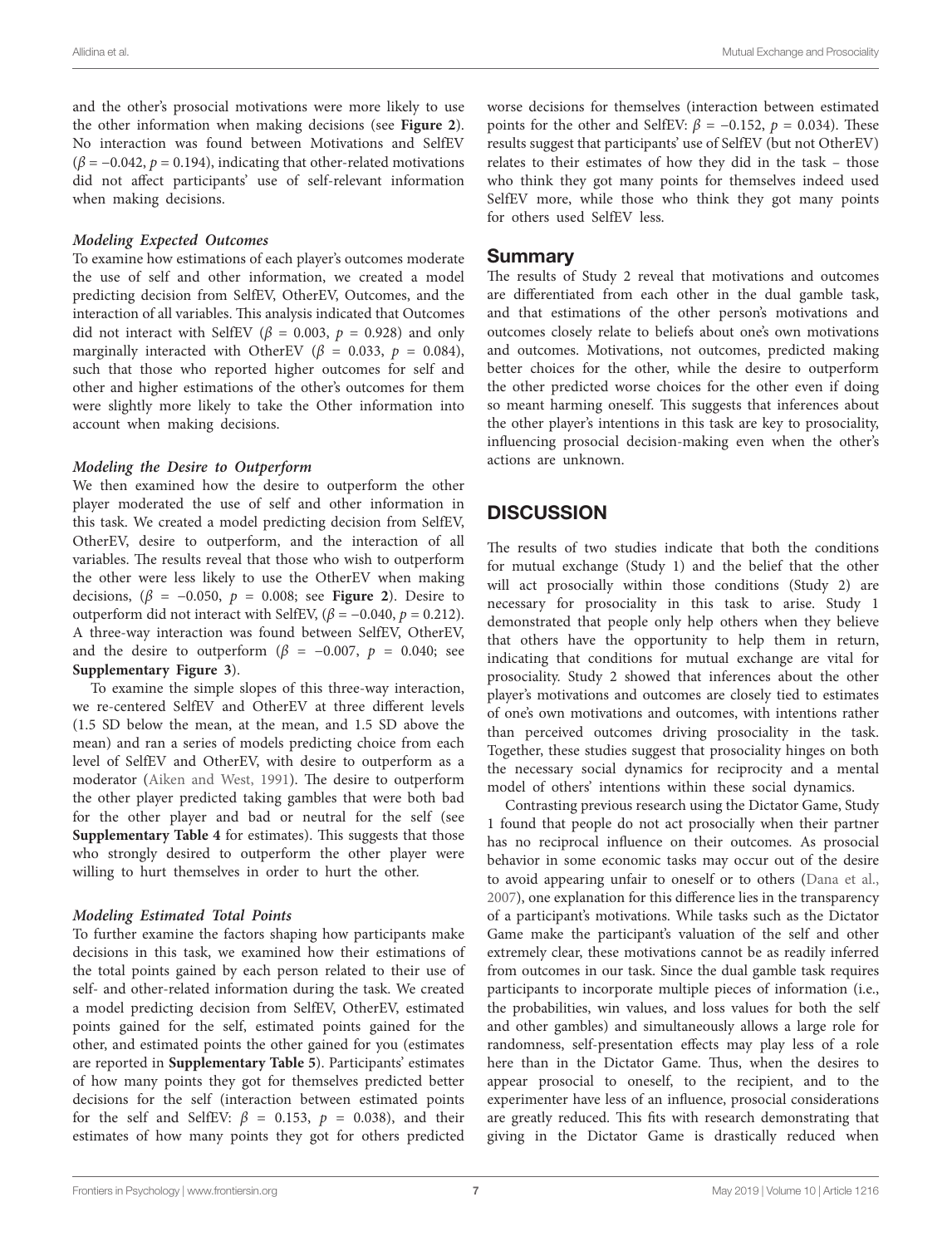accountability is decreased through increased anonymity [\(Franzen](#page-8-13)  [and Pointner, 2012\)](#page-8-13) or increased uncertainty about the relationship between decisions and outcomes ([Dana et al., 2007](#page-7-6)).

When mutual exchange is possible, participants must infer the intentions of the other person to form a model of how they will behave. When faced with a lack of alternative sources of information about the other player, our findings suggest that participants' inferred mental models of the other tend to closely mirror their own intentions. This mirroring may reflect a desire to act prosocially toward those that we perceive as being similarly prosocial. Alternatively, it may be the result of social projection ([Krueger, 2007](#page-8-35); [Acevedo and Krueger,](#page-7-10)  [2011;](#page-7-10) [Krueger et al., 2012\)](#page-8-36), in which participants use their knowledge of their own intentions to infer others' motivations. Regardless of the direction of causality, these intentions relate to participants' willingness to make prosocial decisions for the other person. Thus, our results suggest that people ascribe intentions to others that are in line with their own motivations, with these inferred intentions (rather than any inferred outcomes) driving prosociality.

The importance of inferred intentions rather than outcomes in shaping prosociality precludes the idea that fairness- or equity-based motivations drive prosocial giving (as outcomes, not intentions, would be the best indicator of equity). Rather, one possibility is that emphases on intentions are manifestations of a desire for social connectedness, in which those who desire to help others are themselves rewarded in return. Supporting this idea, reciprocity is greater in individuals who are at risk of being socially excluded ([Derfler-Rozin et al., 2010](#page-7-14)), suggesting that mutual exchange can serve as a means of solidifying social connections. Thus, when mutual exchange is possible, choosing to help only those with good intentions toward you may foster trust by contributing to a social structure in which like-minded prosocial people help each other. Of course, prosociality may also occur without the possibility for reciprocal exchange if the potential recipient is in need or the participant feels responsible for their welfare, neither of which was the case

## **REFERENCES**

- <span id="page-7-10"></span>Acevedo, M., and Krueger, J. I. (2011). Evidential reasoning in the prisoner's dilemma. *Am. J. Psychol.* 118, 431–457.
- <span id="page-7-13"></span>Aiken, L. S., and West, S. G. (1991). *Multiple regression: Testing and interpreting interactions.* (Thousand Oaks, CA: Sage Publications). Available at: [https://](https://psycnet.apa.org/record/1991-97932-000) [psycnet.apa.org/record/1991-97932-000.](https://psycnet.apa.org/record/1991-97932-000)
- <span id="page-7-11"></span>Arbuckle, N. L., and Cunningham, W. A. (2012). Understanding everyday psychopathy: shared group identity leads to increased concern for others among undergraduates higher in psychopathy. *Soc. Cogn.* 30, 564–583. doi: [10.1521/soco.2012.30.5.564](https://doi.org/10.1521/soco.2012.30.5.564)
- <span id="page-7-3"></span>Bardsley, N. (2008). Dictator game giving: altruism or artefact? *Exp. Econ.* 11, 122–133. doi: [10.1007/s10683-007-9172-2](https://doi.org/10.1007/s10683-007-9172-2)
- <span id="page-7-7"></span>Ben-Ner, A., Putterman, L., Kong, F., and Magan, D. (2004). Reciprocity in a two-part dictator game. *J. Econ. Behav. Organ.* 53, 333–352. doi: [10.1016/j.](https://doi.org/10.1016/j.jebo.2002.12.001) [jebo.2002.12.001](https://doi.org/10.1016/j.jebo.2002.12.001)
- <span id="page-7-0"></span>Bolton, G. E., Katok, E., and Zwick, R. (1998). Dictator game giving: rules of fairness versus acts of kindness. *Int. J. Game Theory* 27, 269–299. doi: [10.1007/s001820050072](https://doi.org/10.1007/s001820050072)
- <span id="page-7-2"></span>Bolton, G. E., and Ockenfels, A. (2000). ERC: a theory of equity, reciprocity, and competition. *Am. Econ. Rev.* 90, 166–193. doi: [10.1257/aer.90.1.166](https://doi.org/10.1257/aer.90.1.166)

in these studies. Instead, we focus here on the conditions necessary for prosociality between two strangers who possess equal resources.

## DATA AVAILABILITY

The datasets generated for this study are available on request to the corresponding author.

## ETHICS STATEMENT

This research was approved by the University of Toronto Research Ethics Board (protocol #30952). Written consent was obtained from all participants before the study.

# AUTHOR CONTRIBUTIONS

NA and WC contributed in original design. NA contributed in data collection. SA, NA, and WC contributed in data analysis, interpretation, and manuscript writing.

# FUNDING

This work was supported by the Social Sciences and Humanities Research Council [grant numbers 501259 and 496650] and the National Science Foundation [grant number BCS-1122352].

## <span id="page-7-12"></span>SUPPLEMENTARY MATERIAL

The Supplementary Material for this article can be found online at: [https://www.frontiersin.org/articles/10.3389/fpsyg.2019.01216/](https://www.frontiersin.org/articles/10.3389/fpsyg.2019.01216/full#supplementary-material) [full#supplementary-material](https://www.frontiersin.org/articles/10.3389/fpsyg.2019.01216/full#supplementary-material)

- <span id="page-7-1"></span>Capraro, V., and Rand, D. G. (2018). Do the right thing: experimental evidence that preferences for moral behavior, rather than equity or efficiency per se, drive human prosociality. *Judgm. Decis. Mak.* 13, 99–111. doi: [10.2139/ssrn.2965067](https://doi.org/10.2139/ssrn.2965067)
- <span id="page-7-5"></span>Capraro, V., and Vanzo, A. (in press). The power of moral words: loaded language generates framing effects in the extreme dictator game. *Judgm. Decis. Mak.*
- <span id="page-7-8"></span>Charness, G., and Levine, D. I. (2007). Intention and stochastic outcome: an experimental study. *Econ. J.* 117, 1051–1072. doi: [10.1111/j.1468-0297.2007.02066.x](https://doi.org/10.1111/j.1468-0297.2007.02066.x)
- <span id="page-7-9"></span>Cushman, F., Dreber, A., Wang, Y., and Costa, J. (2009). Accidental outcomes guide punishment in a "trembling hand" game. *PLoS One* 4. doi: [10.1371/](https://doi.org/10.1371/journal.pone.0006699) [journal.pone.0006699](https://doi.org/10.1371/journal.pone.0006699)
- <span id="page-7-6"></span>Dana, J., Weber, R. A., and Kuang, J. X. (2007). Exploiting moral wiggle room: experiments demonstrating an illusory preference for fairness. *Economic Theory* 33, 67–80. doi: [10.1007/s00199-006-0153-z](https://doi.org/10.1007/s00199-006-0153-z)
- <span id="page-7-14"></span>Derfler-Rozin, R., Pillutla, M., and Thau, S. (2010). Social reconnection revisited: the effects of social exclusion risk on reciprocity, trust, and general risktaking. *Organ. Behav. Hum. Decis. Process.* 112, 140–150. doi: [10.1016/j.](https://doi.org/10.1016/j.obhdp.2010.02.005) [obhdp.2010.02.005](https://doi.org/10.1016/j.obhdp.2010.02.005)
- <span id="page-7-4"></span>Dreber, A., Ellingsen, T., Johannesson, M., and Rand, D. G. (2013). Do people care about social context? Framing effects in dictator games. *Exp. Econ.* 16, 349–371. doi: [10.1007/s10683-012-9341-9](https://doi.org/10.1007/s10683-012-9341-9)